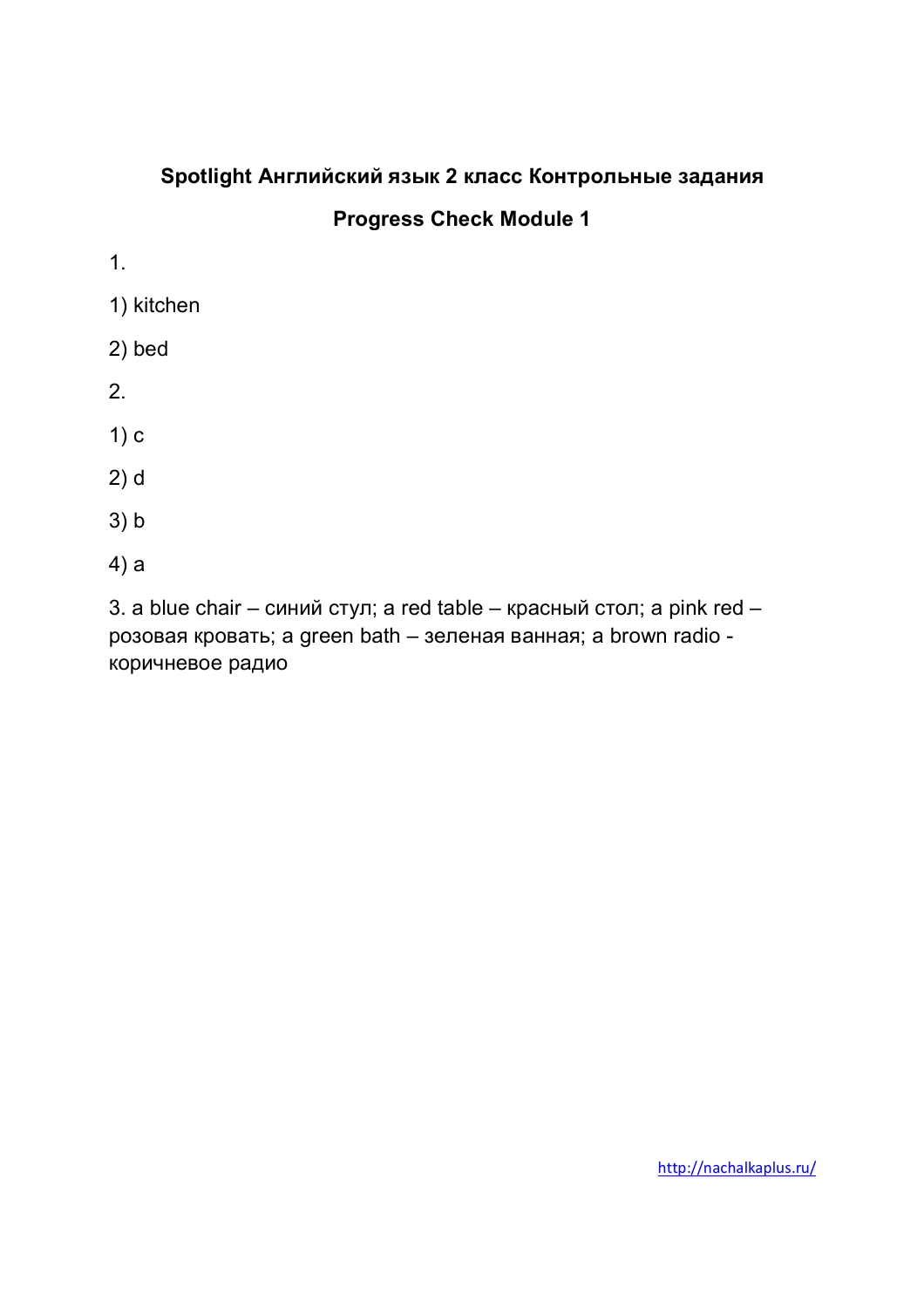1.

1) ice cream

2) pizza

2.

One 1; two 2; three 3; four 4; five 5; six 6; seven 7; eight 8; nine 9; ten 10;

3.

- 1) cross
- 2) tick
- 3) cross
- 4) tick

http://nachalkaplus.ru/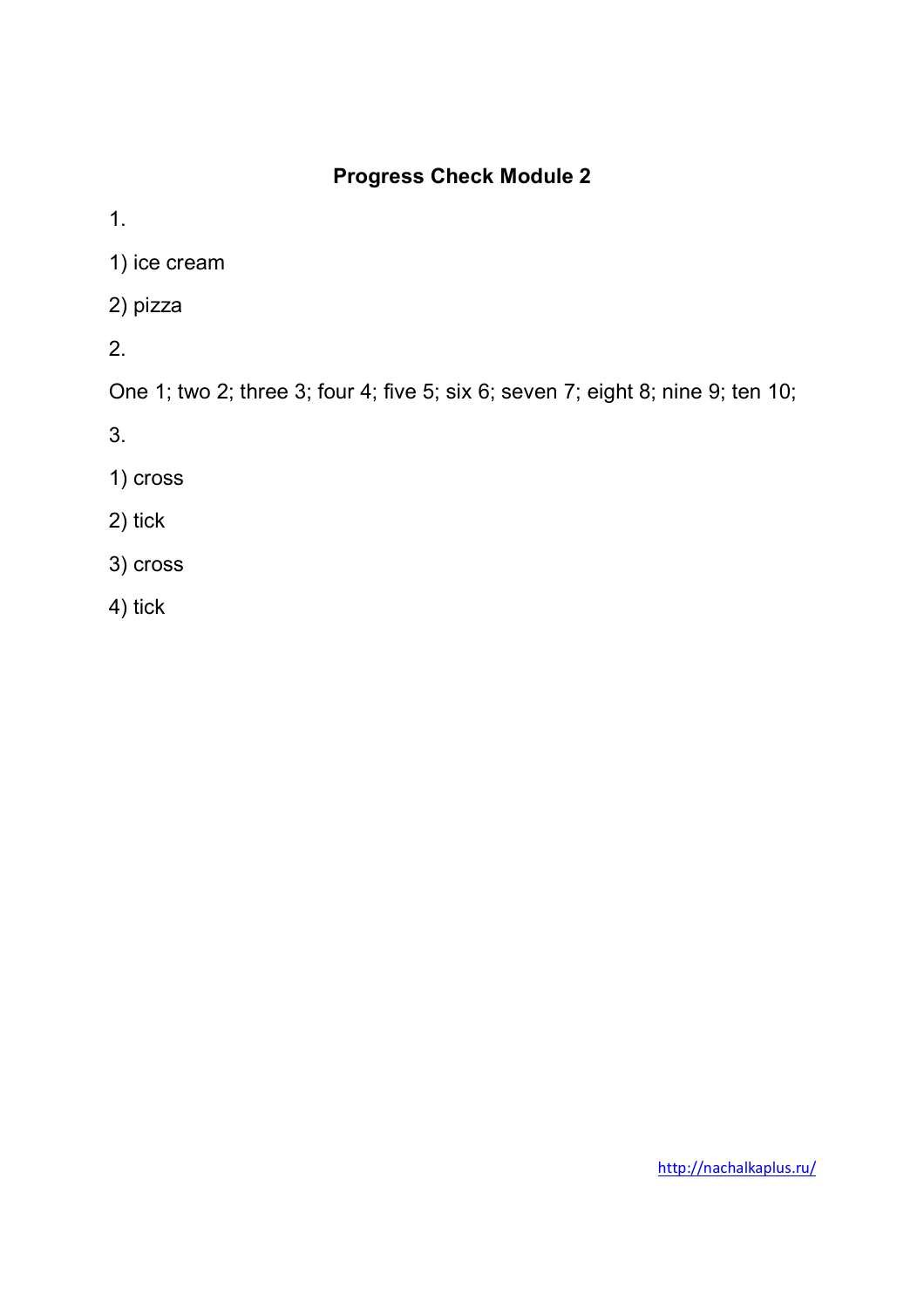1.

- 1) No, it can't.
- 2) No, it can't.
- 3) No, it can't.
- 2.
- 1) yes
- 2) no
- 3) no
- 3.
- 1) Yes, I can.
- 2) No, I can't.
- 3) Yes, I can.
- 4) Yes, I can/No, I can't.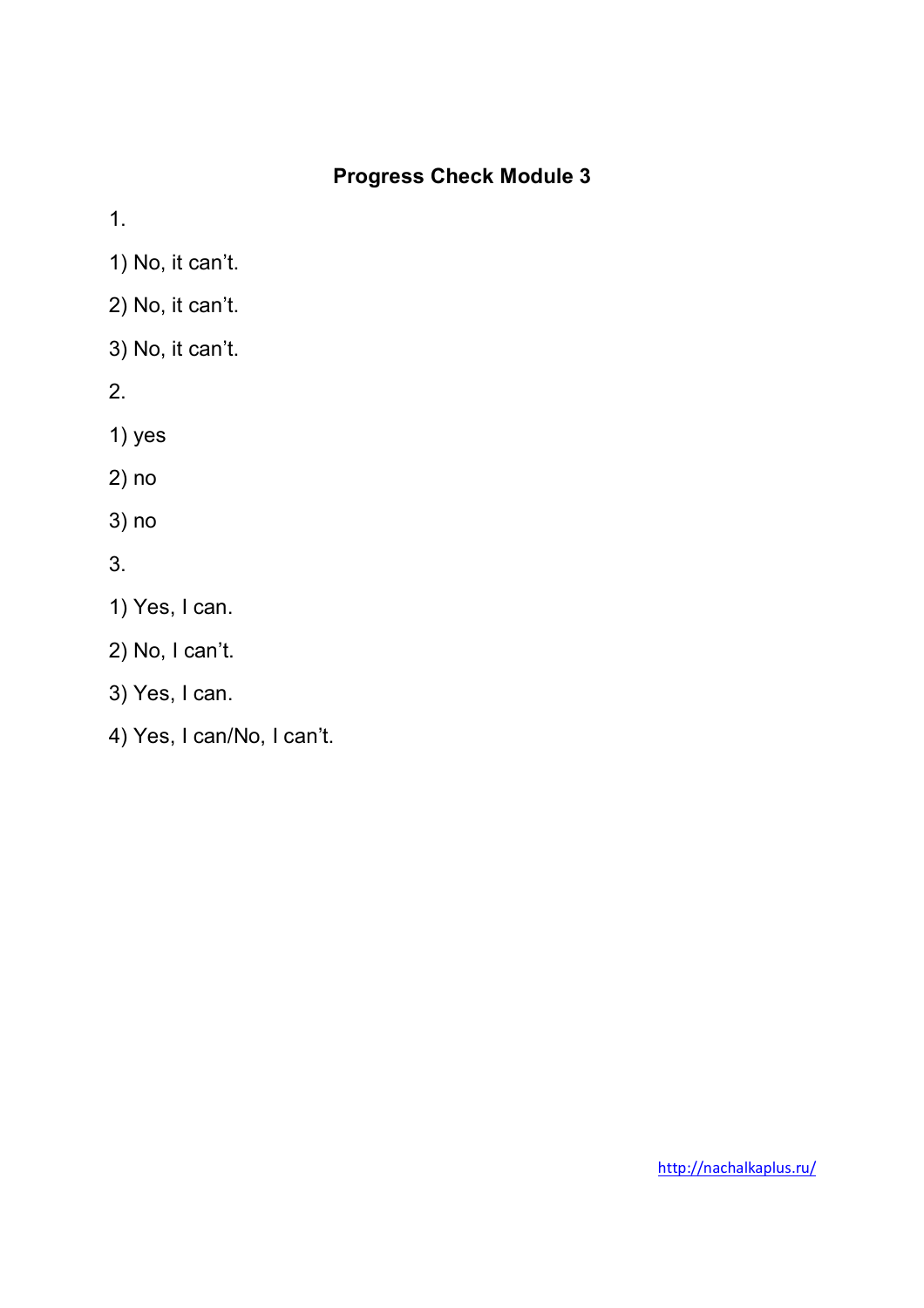1.

1) on

- 2) under
- 2.
- 1) ballerina
- 2) puppet
- 3) jack-int-the-box

3.

- 1) It's got
- 2) He's got
- 3) She's got

http://nachalkaplus.ru/